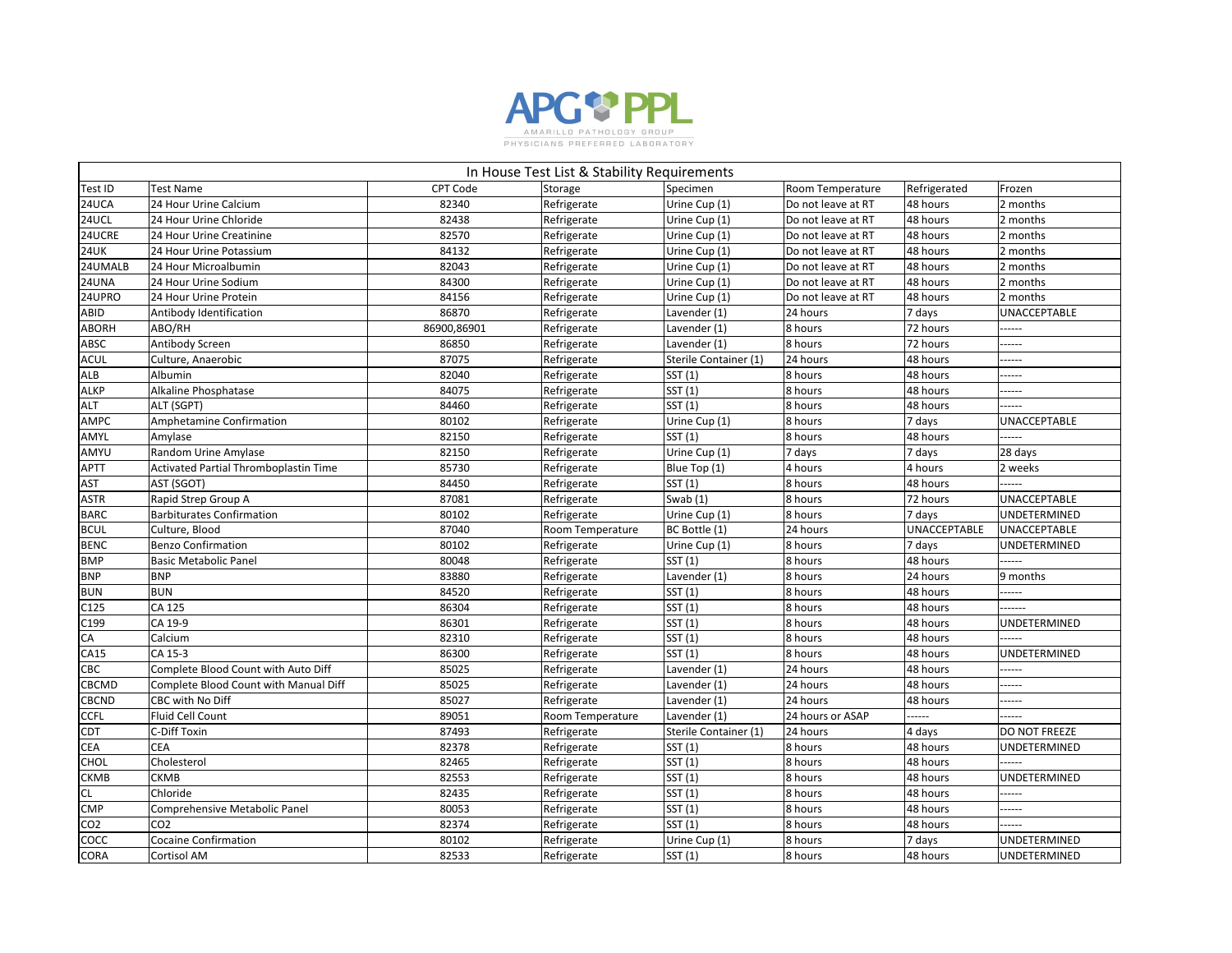| <b>CORP</b>      | <b>Cortisol PM</b>                    | 82533                   | Refrigerate      | SST (1)               | 8 hours                  | 48 hours   | UNDETERMINED |
|------------------|---------------------------------------|-------------------------|------------------|-----------------------|--------------------------|------------|--------------|
| <b>CORT</b>      | Cortisol                              | 82533                   | Refrigerate      | SST(1)                | 8 hours                  | 48 hours   | UNDETERMINED |
| <b>CPK</b>       | Creatine Kinase                       | 82550                   | Refrigerate      | SST(1)                | 4 hours                  | 8-12 hours | 2-3 days     |
| <b>CREA</b>      | Creatinine                            | 82565                   | Refrigerate      | SST(1)                | 8 hours                  | 48 hours   | .            |
| <b>CRECLR</b>    | <b>Creatinine Clearance</b>           | 82575                   | Refrigerate      | Urine Cup (1)         | Do not leave at RT       | 48 hours   | 2 months     |
| <b>CRP</b>       | <b>C-Reactive Protien</b>             | 86140                   | Refrigerate      | SST(1)                | 8 hours                  | 72 hours   | .            |
| <b>CRPH</b>      | C-Reactive Protein (High Sensitivity) | 86141                   | Refrigerate      | SST (1)               | 8 hours                  | 72 hours   |              |
| <b>CRYF</b>      | <b>Fluid Crystals</b>                 | 89060                   | Room Temperature | Lavender (1)          | 24 hours or ASAP         | ------     | .            |
|                  |                                       |                         |                  |                       | 2 weeks *urine must be   |            |              |
| <b>CTGCRNA</b>   | <b>CT/GC RNA Probe</b>                | 87591,87491             | Room Temperature | Probe (1)             | transferred within 1 hr* | 30 days    | 12 months    |
| <b>CXHG</b>      | Carboxyhemoglobin                     | 82375                   | Refrigerate      | Lavender (1)          | 5 days                   | 5 days     | UNDETERMINED |
| DAP5             | Drug Abuse Panel 5                    | 80307                   | Refrigerate      | Urine Cup (1)         | 8 hours                  | 7 days     | UNDETERMINED |
| DAP7             | Drug Abuse Panel 6                    | 80307                   | Refrigerate      | Urine Cup (1)         | 8 hours                  | 7 days     | UNDETERMINED |
| DAP8             | Drug Abuse Panel 8                    | 80307                   | Refrigerate      | Urine Cup (1)         | 8 hours                  | 7 days     | UNDETERMINED |
| DAP9             | Drug Abuse Panel 9                    | 80307                   | Refrigerate      | Urine Cup (1)         | 8 hours                  | 7 days     | UNDETERMINED |
| <b>DBIL</b>      | Bilirubin, Direct                     | 82248                   | Refrigerate      | SST(1)                | 8 hours                  | 48 hours   | .            |
| DC               | <b>Direct Coombs</b>                  | 83880                   | Room Temperature | Lavender (1)          | 8 hours                  | 72 hours   | .            |
| <b>DDIM</b>      | D-Dimer                               | 85378                   | Frozen           | Blue Top (1)          | 4 hours                  | -----      | 90 days      |
| DIG              | Digoxin                               | 80162                   | Refrigerate      | Red Top (1)           | 8 hours                  | 48 hours   | -------      |
| <b>ECUL</b>      | <b>Environmental Cutlure</b>          | 87071                   | Refrigerate      | Swab $(1)$            | 24 hours                 | 48 hours   | -------      |
| <b>EMDS</b>      | Drug Screen- Preemployment            | 80307                   | Refrigerate      | Urine Cup (1)         | 8 hours                  | 7 days     | UNDETERMINED |
| <b>ESR</b>       | <b>Erythrocyte Sedimentation Rate</b> | 85651                   | Refrigerate      | Lavender (1)          | 4 hours                  | 24 hours   | .            |
| <b>ESTRA</b>     | Estradiol                             | 82670                   | Refrigerate      | SST (1)               | 8 hours                  | 7 days     | UNDETERMINED |
| FAMY             | Fluid Amylase                         | 82150                   | Room Temperature | Red Top (1)           | 7 days                   | 28 days    | 28 days      |
| <b>FERR</b>      | Ferritin                              | 83540                   | Refrigerate      | SST(1)                | 8 hours                  | 48 hours   | UNDETERMINED |
| <b>FLDH</b>      | <b>Fluid LDH</b>                      | 83615                   | Room Temperature | Red Top (1)           | 7 days                   | 4 days     | 42 days      |
| FLUAB            | Influenza Virus A and B               | 86710, 87804            | Room Temperature | Swab $(1)$            | 8 hours                  | ------     | .            |
| FOLT             | Folate                                | 82746                   | Refrigerate      | SST (1)               | Refrigerate ASAP         | 48 hours   | 6 months     |
| <b>FPRO</b>      | <b>Fluid Protein</b>                  | 84157                   | Room Temperature | Red Top (1)           | 7 days                   | 28 days    | 28 days      |
| FSH              | Follicle-Stimulating Hormone          | 83001                   | Refrigerate      | SST(1)                | 8 hours                  | 48 hours   | 3 months     |
| FSLH             | FSH & LH                              | 83001,83002             | Refrigerate      | SST(1)                | 8 hours                  | 48 hours   | 3 months     |
| FT3              | Free T3                               | 84481                   | Refrigerate      | SST(1)                | 8 hours                  | 48 hours   | UNDETERMINED |
| FT4              | Free T4                               | 84439                   | Refrigerate      | SST(1)                | 8 hours                  | 48 hours   | UNDETERMINED |
| GCUL             | Culture, Genital                      | 87070                   | Refrigerate      | Sterile Container (1) | 24 hours                 | 48 hours   |              |
| GENT             | Gentamicin                            | 80170                   | Refrigerate      | SST(1)                | 8 hours                  | 48 hours   | .            |
| <b>GGT</b>       | <b>GGT</b>                            | 82977                   | Refrigerate      | SST(1)                | 8 hours                  | 48 hours   | .            |
| GLFL             | <b>Fluid Glucose</b>                  | 82945                   | Room Temperature | Red Top (1)           | 7 days                   | 28 days    | 28 days      |
| GLU              | Glucose                               | 82947                   | Refrigerate      | SST(1)                | 8 hours                  | 48 hours   | .            |
| GPP2H            | Glucose PP/2HR                        | 82947                   | Refrigerate      | SST(1)                | 8 hours                  | 48 hours   |              |
| GRBC             | Culture, Group B Strep                | 87081                   | Refrigerate      | Swab $(1)$            | 24 hours                 | 48 hours   | -----        |
| GRBST            | <b>Group B Strep</b>                  | 87653                   | Refrigerate      | Swab $(1)$            | ------                   | 24 hours   | -----        |
| GRST             | Gram Stain                            | 87205                   | Refrigerate      | Sterile Container (1) | 24 hours                 | -----      | -----        |
| GTT1H            | 1 Hour GTT (OB Screen)                | 82950                   | Refrigerate      | SST(1)                | 8 hours                  | 48 hours   | .            |
| GTT <sub>2</sub> | Glucose Tolerance Test 2 Hour         | 82947,82950, 82950      | Refrigerate      | SST(1)                | 8 hours                  | 48 hours   |              |
| GTT3             | Glucose Tolerance Test 3 Hour         | 82947,82950, 82950      | Refrigerate      | SST (1)               | 8 hours                  | 48 hours   | -----        |
| GTT4             | Glucose Tolerance Test 4 Hour         | 82947,82950,82950,82952 | Refrigerate      | SST(1)                | 8 hours                  | 48 hours   | -----        |
| GTT5             | Glucose Tolerance Test 5 Hour         | 82947,82950,82950,82953 | Refrigerate      | SST(1)                | 8 hours                  | 48 hours   | .            |
| <b>HAGM</b>      | Hepatitis A IgM                       | 86709                   | Refrigerate      | SST(1)                | Immediately              | 7 days     | 180 days     |
| HBA1C            | Hemoglobin A1C                        | 83036                   | Refrigerate      | Lavender (1)          | 8 hours                  | 7 days     | 3 months     |
| <b>HBCM</b>      | Hepatitis B Core Antibody IgM         | 86705                   | Refrigerate      | SST(1)                | Immediately              | 7 days     | UNDETERMINED |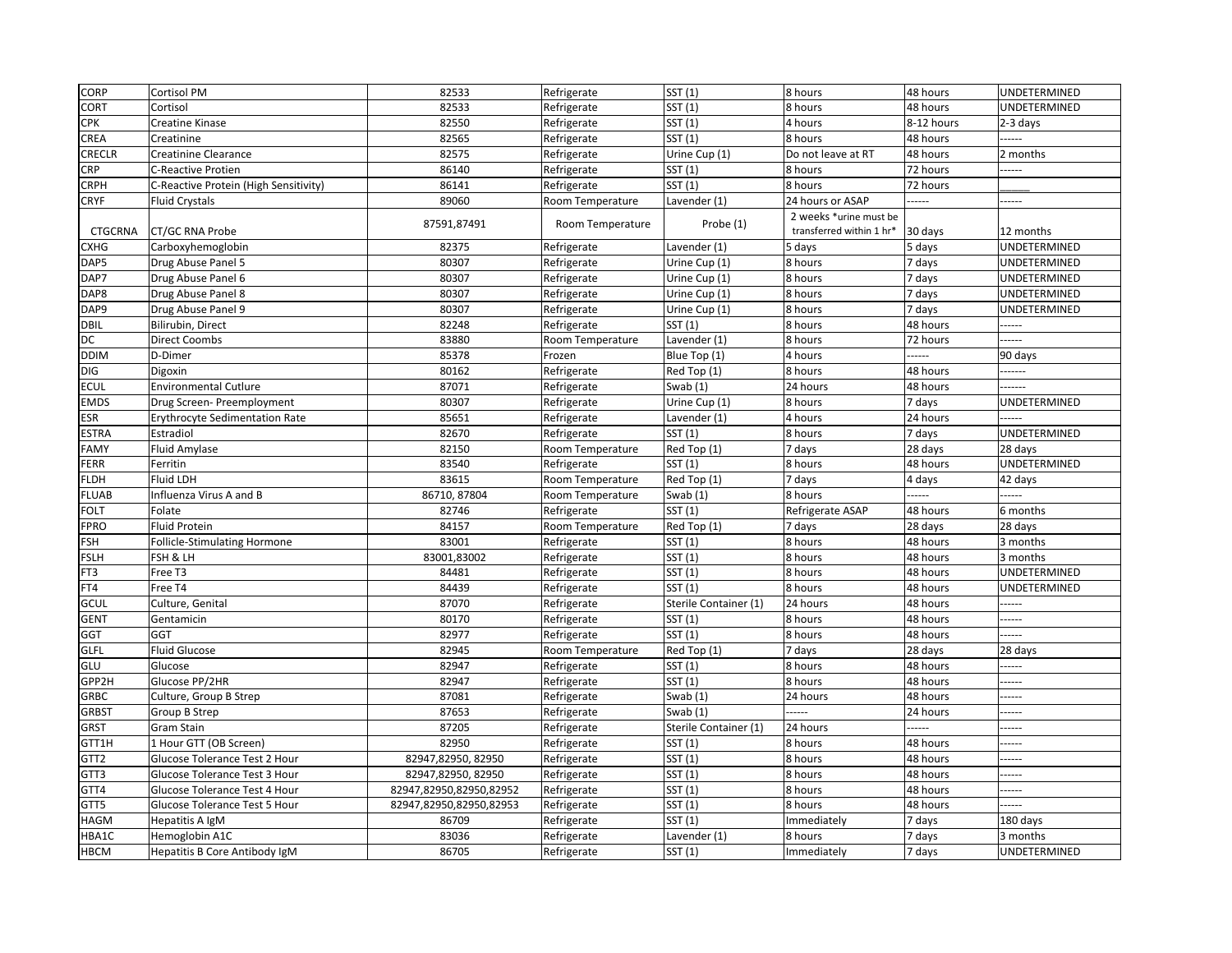| <b>HBSA</b>            | Hepatitis B Surface Antigen       | 87340                                       | Refrigerate             | SST(1)        | Immediately           | 48 hours | UNDETERMINED                                              |
|------------------------|-----------------------------------|---------------------------------------------|-------------------------|---------------|-----------------------|----------|-----------------------------------------------------------|
| <b>HCVAB</b>           | <b>Hepatitis C Antibody</b>       | 86803                                       | Refrigerate             | SST(1)        | Immediately           | 48 hours | -----                                                     |
| <b>HDL</b>             | <b>HDL</b>                        | 83718                                       | Refrigerate             | SST(1)        | 8 hours               | 7 days   | 30 days                                                   |
| HEPP1                  | <b>Hepatitis I Panel</b>          | 86709,86705,87340,86803                     | Refrigerate             | SST (1)       | 8 hours               | 48 hours |                                                           |
| <b>HEPPNL</b>          | <b>Hepatic Function Panel</b>     | ,82247,82040,84155,84450,84075, Refrigerate |                         | SST (1)       | 8 hours               | 48 hours | -----                                                     |
| <b>HH</b>              | Hemoglobin and Hematocrit         | 85014,85018                                 | Refrigerate             | Lavender (1)  | 24 hours              | 48 hours |                                                           |
| <b>HIV</b>             | <b>HIV Antibody</b>               | 86701                                       | Refrigerate             | SST (1)       | Immediately           | 48 hours | 365 days                                                  |
| HOMOP                  | Homocysteine- Plasma              | 83090                                       | Refrigerate             | Lavender (1)  | 4 days                | 4 days   |                                                           |
| <b>HOMOS</b>           | Homocysteine-Serum                | 83090                                       | Refrigerate             | SST (1)       | 4 days                | 4 days   | -----                                                     |
| <b>HPV</b>             | Human Papillomavirus              | 87624                                       | Room Temperature        | Probe (1)     | 2 weeks               | 30 days  | 12 months                                                 |
| <b>HPVSP</b>           | <b>HPV Subtype Profile</b>        | 87625                                       | Room Temperature        | Probe (1)     | 2 weeks               | 30 days  | 12 months                                                 |
| <b>HYPOT</b>           | <b>Hypothyroid Panel</b>          | 84479,84436,84443                           | Refrigerate             | SST (1)       | 8 hours               | 24 hours |                                                           |
| <b>INSU</b>            | Insulin                           | 83525                                       | Refrigerate             | SST (1)       | 8 hours               | 24 hours | UNDETERMINED                                              |
| <b>IRNPNL</b>          | <b>Iron Panel</b>                 | 83540,84466                                 | Refrigerate             | SST(1)        | -----                 | 48 hours | -----                                                     |
|                        |                                   |                                             |                         |               | Recentrifuge if added |          |                                                           |
| <b>IRON</b>            | Iron                              | 83540                                       | Refrigerate             | SST(1)        | on after 24 hours     | 48 hours | -----                                                     |
| K                      | Potassium                         | 84132                                       | Refrigerate             | SST(1)        | 8 hours               | 48 hours | -----                                                     |
| <b>KLEB</b>            | Kleihauer Betke Stain             | 80177                                       | Room Temperature        | Lavender (1)  | 72 hours              | 72 hours |                                                           |
| <b>LAAC</b>            | Lactic Acid                       | 83605                                       | Refrigerate             | Gray Top (1)  | 8 hours               | 14 days  | 14 days                                                   |
| LDH                    | LDH                               | 83615                                       | Refrigerate             | SST (1)       | 2 hours or ASAP       | .        |                                                           |
| LDLD                   | LDL-Direct                        | 83721                                       | Refrigerate             | SST (1)       | 8 hours               | 5 days   | ----                                                      |
| LH.                    | <b>Luteinizing Hormone</b>        | 83002                                       | Refrigerate             | SST (1)       | 8 hours               | 48 hours | 6 months                                                  |
| $\mathsf{L}\mathsf{L}$ | Lithium                           | 80178                                       | Refrigerate             | SST(1)        | 8 hours               | 48 hours | -----                                                     |
| <b>LIPID</b>           | Lipid Panel                       | 83718,82465,84478                           | Refrigerate             | SST (1)       | 8 hours               | 48 hours | -----                                                     |
| <b>LPAS</b>            | Lipase                            | 83690                                       | Refrigerate             | SST(1)        | 4 hours               | 48 hours | -----                                                     |
| <b>LYTES</b>           | <b>Electrolyte Panel</b>          | 80051                                       | Refrigerate             | SST (1)       | 8 hours               | 48 hours | -----                                                     |
| <b>MACR</b>            | Microalbumin/Creatinine, Random   | 82043,82570                                 | Refrigerate             | Urine Cup (1) | 2 hours or ASAP       | 48 hours | -----                                                     |
| <b>MALR</b>            | Microalbumin Random               | 82043                                       | Refrigerate             | Urine Cup (1) | 8 hours               | 72 hours | -----                                                     |
| <b>MDIFF</b>           | <b>Manual Differential</b>        | 85007                                       | Room Temperature        | Slide (1)     | 24 hours              | 24 hours | -----                                                     |
| <b>METC</b>            | <b>Methadone Confirmation</b>     | 80102                                       | Refrigerate             | Urine Cup (1) | 8 hours               | 7 days   | -----                                                     |
| MG                     | Magnesium                         | 83735                                       | Refrigerate             | SST (1)       | 8 hours               | 48 hours | -----                                                     |
| <b>MONS</b>            | Mono Spot Screen                  | 86308                                       | Refrigerate             | SST (1)       | 24 hours              | 48 hours | -----                                                     |
| <b>MRSA</b>            | MRSA by PCR                       | 87641                                       | <b>Room Temperature</b> | Swab $(1)$    | 24 hours              | 7 days   | -----                                                     |
| MYO                    | Myoglobin                         | 83874                                       | Refrigerate             | SST(1)        | 8 hours               | 24 hours | UNDETERMINED                                              |
| <b>NA</b>              | Sodium                            | 84295                                       | Refrigerate             | SST(1)        | 8 hours               | 48 hours | -----                                                     |
| NH <sub>3</sub>        | Ammonia                           | 82140                                       | Transport on Ice        | Green Top (1) |                       |          | Immediately put on Ice, needs to be ran within 30 minutes |
| <b>NIDT</b>            | NIDA/DAP5 DOT                     | 80300                                       | Refrigerate             | Urine Cup (1) | 8 hours               | 7 days   | -----                                                     |
| <b>OCBL</b>            | Occult Blood                      | 82272                                       | Refrigerate             | FOB Card (1)  | 8 hours               | 48 hours | -----                                                     |
| PALB                   | Prealbumin                        | 84134                                       | Refrigerate             | SST(1)        | 8 hours               | 48 hours | -----                                                     |
| <b>PBAR</b>            | Phenobarbital                     | 80184                                       | Refrigerate             | Red Top (1)   | 8 hours               | 48 hours | -----                                                     |
| <b>PCPC</b>            | Phencyclidine Confirmation        | 80102                                       | Refrigerate             | Urine Cup (1) | 8 hours               | 7 days   | -----                                                     |
| PHEN                   | Phenytoin (Dilantin               | 80185                                       | Refrigerate             | Red Top (1)   | 8 hours               | 48 hours | -----                                                     |
| <b>PHOS</b>            | Phosphorus                        | 84100                                       | Refrigerate             | SST(1)        | 8 hours               | 48 hours | -----                                                     |
| PREG                   | Serum Pregnancy                   | 84703                                       | Refrigerate             | SST (1)       | 8 hours               | 48 hours | -----                                                     |
| <b>PRGS</b>            | Progesterone                      | 84144                                       | Refrigerate             | SST (1)       | 8 hours               | 48 hours | UNDETERMINED                                              |
| PRLA                   | Prolactin                         | 84146                                       | Refrigerate             | SST(1)        | 8 hours               | 48 hours | UNDETERMINED                                              |
| PROCAL                 | Procalcitonin                     | 84145                                       | Frozen                  | SST (1)       | 2 days                | 48 hours | 3 months                                                  |
|                        |                                   |                                             |                         |               | Immediately spin and  |          |                                                           |
| <b>PSA</b>             | Prostatic Specific Antigen, Total | 84153                                       | Refrigerate             | SST (1)       | separate              | 24 hours | UNDETERMINED                                              |
|                        |                                   |                                             |                         |               |                       |          |                                                           |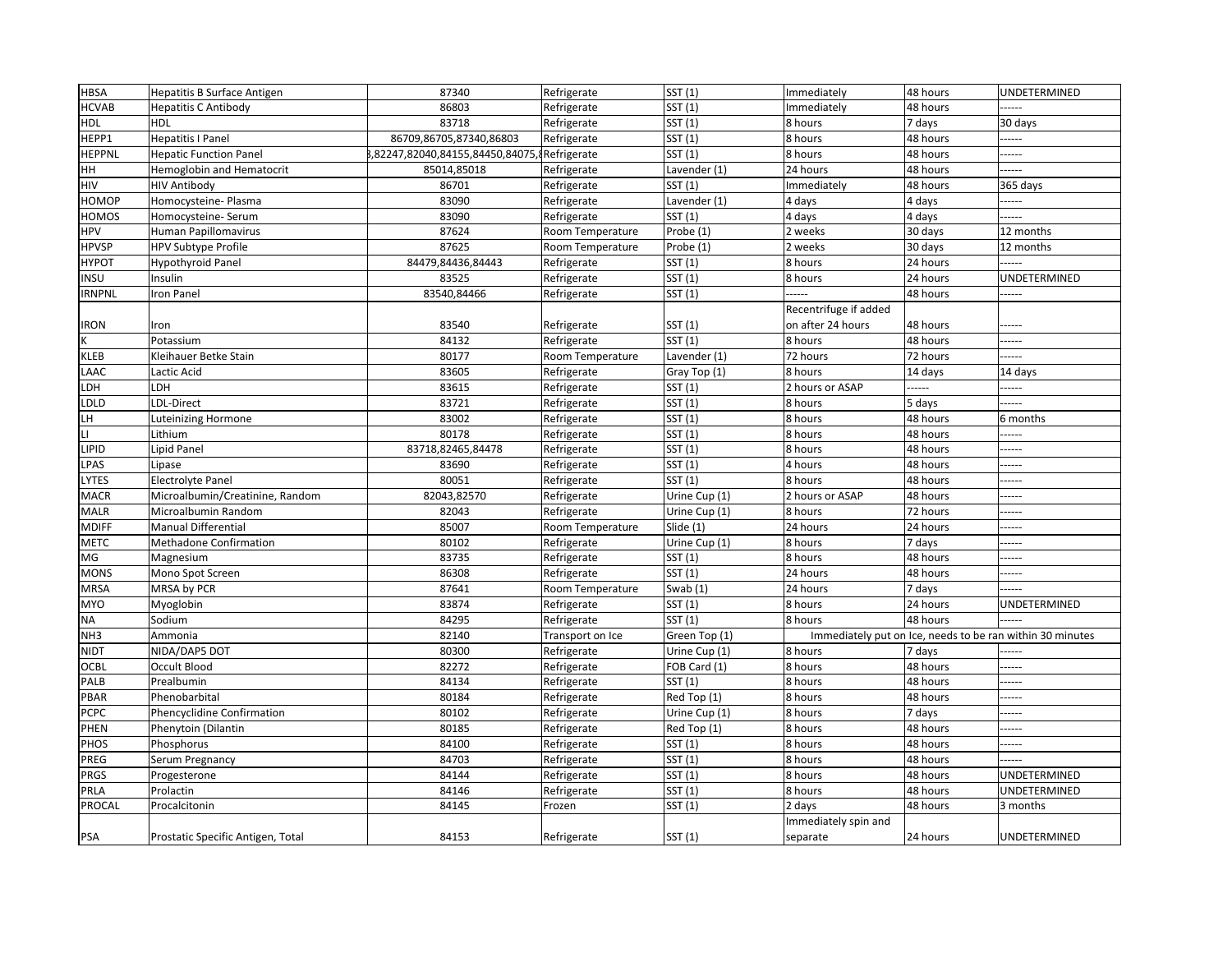|                            |                                   |                                 |                            |                                        | 4 hours unless                 |                                                    |                                              |
|----------------------------|-----------------------------------|---------------------------------|----------------------------|----------------------------------------|--------------------------------|----------------------------------------------------|----------------------------------------------|
| <b>PTAP</b>                | PTINR and APTT                    | 85610,85730                     | Room Temperature           | Blue Top (1)                           | separated and frozen           |                                                    |                                              |
| PTHINT                     | <b>Intact PTH</b>                 | 83970                           | Refrigerate                | SST(1)                                 | 4 hours                        | 8 hours                                            | 6 months                                     |
| <b>PTINR</b>               | Prothrombin Time with INR         | 85610                           | Room Temperature           | Blue Top (1)                           | 24 hours                       | -----                                              |                                              |
| <b>PXEC</b>                | <b>Propoxyphene Confirmation</b>  | 80102                           | Refrigerate                | Urine Cup (1)                          | 5 days                         | 7 days                                             | 30 days                                      |
| QHCG                       | Beta hCG, Quantitative            | 84702                           | Refrigerate                | SST (1)                                | 8 hours                        | 48 hours                                           | 6 months                                     |
|                            |                                   | 84520,82310,82435,82374,82565,8 |                            |                                        |                                |                                                    |                                              |
|                            |                                   |                                 |                            |                                        |                                |                                                    |                                              |
| <b>RENAL</b>               | <b>Renal Function Panel</b>       | 2947,84132,84295,84100<br>85045 | Refrigerate                | SST(1)                                 | 8 hours<br>24 hours            | 48 hours<br>72 hours                               | -----                                        |
| RETI                       | <b>Retic Count</b>                | 82947                           | Refrigerate                | Lavender (1)                           |                                |                                                    | ------                                       |
| <b>RGLU</b><br><b>ROTA</b> | Random Urine Glucose<br>Rotavirus | 87425                           | Refrigerate<br>Frozen      | Urine Cup (1)<br>Sterile Container (1) | 2 hours or ASAP<br><b>ASAP</b> | 48 hours<br>72 hours                               | -----                                        |
| <b>RPR</b>                 | RPR (VDRL)                        | 86592                           |                            | SST(1)                                 | 24 hours                       | 48 hours                                           | -----                                        |
| <b>RUB</b>                 | Rubella                           | 86762                           | Refrigerate                | SST(1)                                 | 8 hours                        | 48 hours                                           | -----<br>UNDETERMINED                        |
| <b>RUCA</b>                | <b>Random Urine Calcium</b>       | 82340                           | Refrigerate<br>Refrigerate | Urine Cup (1)                          | 2 hours or ASAP                | 48 hours                                           | ------                                       |
| <b>RUCL</b>                | Random Urine Chloride             | 82436                           | Refrigerate                | Urine Cup (1)                          | 2 hours or ASAP                | 48 hours                                           | -----                                        |
| <b>RUCR</b>                | Random Urine Creatinine           | 82570                           | Refrigerate                | Urine Cup (1)                          | 2 hours or ASAP                | 48 hours                                           | -----                                        |
| <b>RUK</b>                 | Random Urine Potassium            | 84133                           | Refrigerate                | Urine Cup (1)                          | 2 hours or ASAP                | 48 hours                                           | ------                                       |
| <b>RUMG</b>                | Random Urine Magnesium            | 83735                           | Refrigerate                | Urine Cup (1)                          | 2 hours or ASAP                | 48 hours                                           | -----                                        |
| <b>RUNA</b>                | Random Urine Sodium               | 84300                           | Refrigerate                | Urine Cup (1)                          | 2 hours or ASAP                | 48 hours                                           | ------                                       |
| <b>RUPHO</b>               | Random Urine Phosphorous          | 84105                           | Refrigerate                | Urine Cup (1)                          | 2 hours or ASAP                | 48 hours                                           | -----                                        |
| <b>RURI</b>                | Random Urine Uric Acid            | 84560                           | Refrigerate                | Urine Cup (1)                          | 2 hours or ASAP                | 48 hours                                           | -----                                        |
| <b>RUTP</b>                | Random Urine Protein              | 82042                           | Refrigerate                | Urine Cup (1)                          | 2 hours or ASAP                | 48 hours                                           | ------                                       |
| SALC                       | <b>Blood Alcohol</b>              | 82055                           | Refrigerate                | Green Top (1)                          |                                | Do not remove cap, must be ran within 8 - 10 hours |                                              |
| SALI                       | Salicylate                        | 80196                           | Refrigerate                | SST (1)                                | 7 days                         | 7 days                                             | 7 days                                       |
| <b>SHB</b>                 | Sex Hormone Binding Globulin      | 84270                           | Refrigerate                | SST(1)                                 | 8 hours                        | 7 days                                             | 2 months                                     |
| <b>STCL</b>                | Culture, Stool                    | 87045                           | Refrigerate                | Sterile Container (1)                  | 24 hours                       | 48 hours                                           | -----                                        |
| T <sub>3U</sub>            | T3 Uptake                         | 84479                           | Refrigerate                | SST (1)                                | 8 hours                        | 48 hours                                           | UNDETERMINED                                 |
| <b>TBIL</b>                | Bilirubin, Total                  | 82247                           | Refrigerate                | SST(1)                                 | 8 hours                        | 48 hours                                           | -----                                        |
| <b>TCUL</b>                | Culture, Throat                   | 87070                           | Refrigerate                | Swab $(1)$                             | 24 hours                       | 48 hours                                           | ------                                       |
| <b>TEGR</b>                | Tegretol(Carbamazepine)           | 80156                           | Refrigerate                | Red Top (1)                            | 8 hours                        | 48 hours                                           | -----                                        |
| <b>TEST</b>                | Testosterone                      | 84403                           | Refrigerate                | $\overline{\mathsf{SST}}(1)$           | 8 hours                        | 48 hours                                           | UNDETERMINED                                 |
| <b>TFTS</b>                | Testosterone, Free & Total        | 84270, 84403                    | Refrigerate                | SST(1)                                 | 8 hours                        | 48 hours                                           | 2 months                                     |
| <b>THCC</b>                | <b>Cannabinoid Confirmation</b>   | 80102                           | Refrigerate                | Urine Cup (1)                          | 72 hours                       | 72 hours                                           | ------                                       |
| <b>THEO</b>                | Theophylline                      | 80198                           | Refrigerate                | Red Top (1)                            | 8 hours                        | 48 hours                                           | -----                                        |
| <b>THPX</b>                | Thyroid Peroxidase Autoantibody   | 86376                           | Refrigerate                | SST(1)                                 | 8 hours                        | 48 hours                                           | UNDETERMINED                                 |
| TOT4                       | <b>Total T4</b>                   | 84436                           | Refrigerate                | SST(1)                                 | 8 hours                        | 24 hours                                           | UNDETERMINED                                 |
|                            |                                   |                                 |                            |                                        | Spin and separate              |                                                    |                                              |
| <b>TP</b>                  | <b>Total Protein</b>              | 84155                           | Refrigerate                | SST(1)                                 | within 2 hours                 | 48 hours                                           | ------                                       |
| <b>TRFR</b>                | Transferrin                       | 84466                           | Refrigerate                | SST(1)                                 | 8 hours                        | 48 hours                                           | ------                                       |
| <b>TRICH</b>               | Trichomonas                       | 87798                           | Room Temperature           | Probe (1)                              | 2 weeks                        | 30 days                                            | -----                                        |
| <b>TRIG</b>                | Triglyceride                      | 84478                           | Refrigerate                | SST(1)                                 | 8 hours                        | 48 hours                                           |                                              |
|                            |                                   |                                 |                            |                                        |                                |                                                    |                                              |
|                            |                                   |                                 |                            |                                        | Immediately spin and           |                                                    | 1 month (centrifuge for<br>10 minutes before |
| TRO1                       | Troponin I                        | 84484                           | Refrigerate                | SST(1)                                 | separate                       | 24 hours                                           | analysis)                                    |
| <b>TSFT</b>                | TSH & Free T4                     | 84439,84443                     | Refrigerate                | SST(1)                                 | 8 hours                        | 48 hours                                           | UNDETERMINED                                 |
| <b>TSH</b>                 | <b>TSH</b>                        | 84443                           | Refrigerate                | SST(1)                                 | 18 hours                       | 7 days                                             | 90 days                                      |
| UA                         | Urinalysis, Complete              | 81001                           | Refrigerate                | Urine Cup (1)                          | 12 hours                       | 48 hours                                           | -----                                        |
| <b>UACNS</b>               | Urinalysis with CNS if Indicated  | 81001                           | Refrigerate                | Urine Cup (1)                          | 12 hours                       | 48 hours                                           | -----                                        |
| <b>UALC</b>                | Urine Alcohol                     | 82055                           | Refrigerate                | Urine Cup (1)                          | <b>ASAP</b>                    | .                                                  | -----                                        |
|                            |                                   |                                 |                            |                                        |                                |                                                    |                                              |